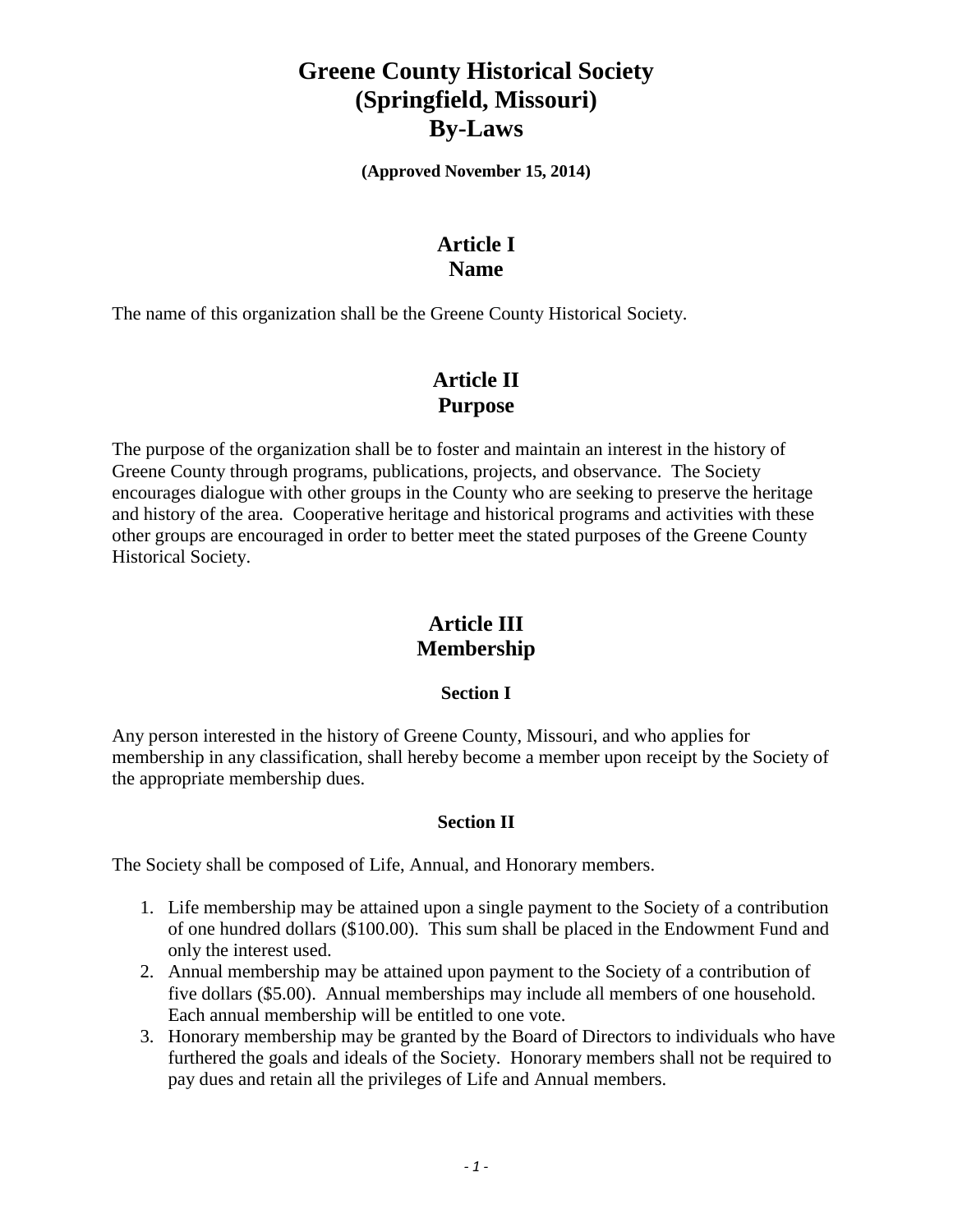#### **Section III**

The membership year shall correspond to the calendar year, and dues shall in all cases become due and payable on January 1.

#### **Section IV**

Members failing to pay their dues within four months after they become payable shall be deemed members not in good standing and will forfeit all privileges offered that classification of members. Membership will be reinstated upon payment of membership dues for the current year.

## **Article IV Meetings**

#### **Section I**

Annual Meetings

There shall be a yearly Annual Meeting of the Society as designated by the Board of Directors at which officers shall be elected by the membership and annual reports presented.

#### **Section II**

Regular Meetings

The time and date of the regular meetings of the Society shall be set by the officers working together with the Board of Directors.

#### **Section III**

Special Meetings

Special meetings may be called by the President at any time, and may also be called upon written request made by ten members of the Society to the President, and also by a majority of the Board of Directors. Members of the Society shall be given one week notice of such special meetings with the purpose of the meeting being stated.

#### **Section IV**

Quorum Active members in attendance shall constitute a quorum.

#### **Section V**

Board of Directors Meetings

The Board of Directors shall hold meetings as needed, upon the call of the President, or any three members of the Board of Directors. Five members thereof shall constitute a quorum.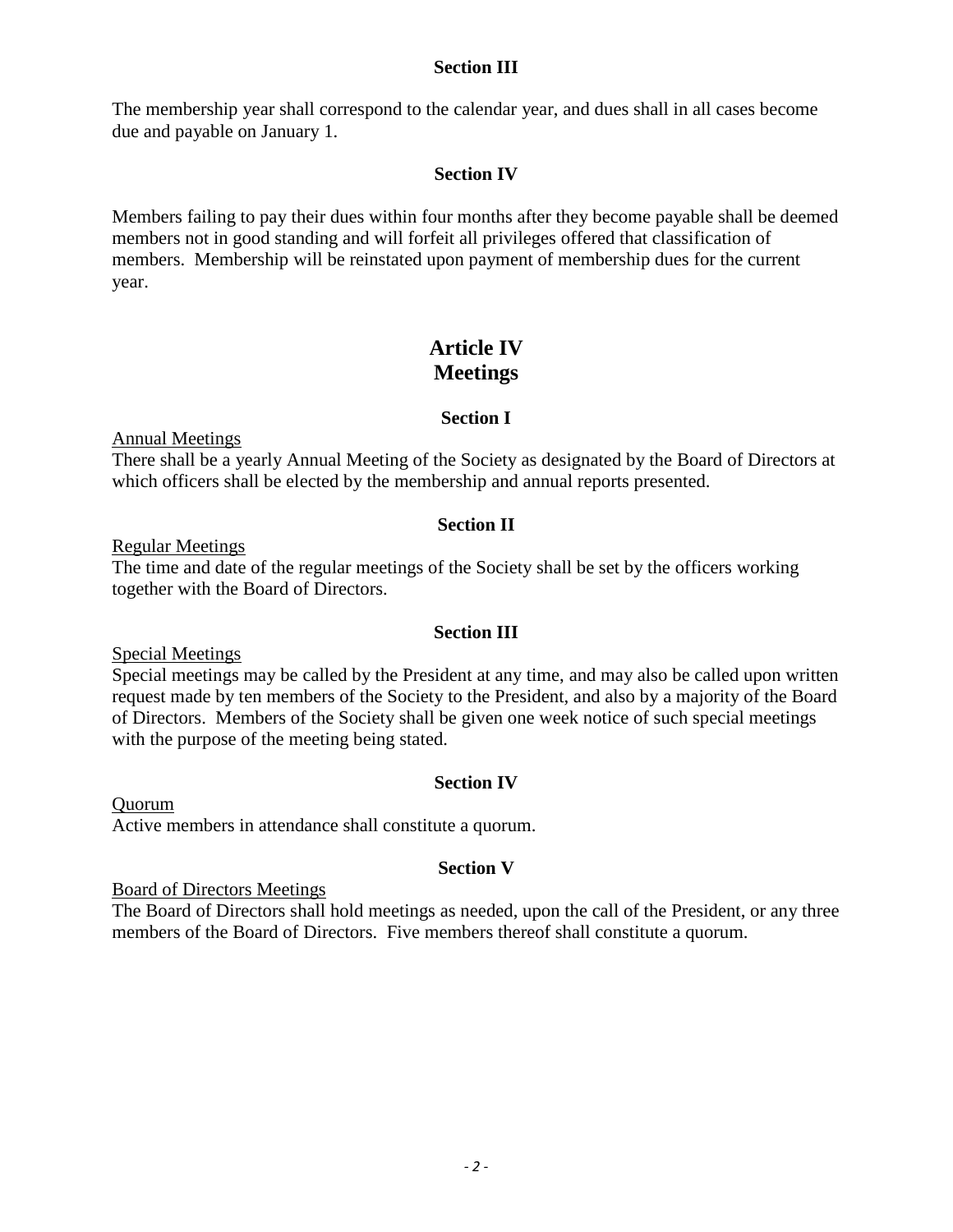## **Article V Officers and Board of Directors**

#### **Section I**

The officers of this Society shall be:

- President, Vice-President, and Secretary, who shall be elected for terms of two years;
- Treasurer, who shall be appointed by the Board of Directors for a term of one year;
- A minimum of 3 directors who shall be elected for a term of three years, except where vacancies shall demand that some directors be elected for one or two years.
- The immediate past President will serve as a Director until succeeded by the next retiring President.

### **Section II**

The Officers and Directors shall constitute the Board of Directors. The President of the Society shall be Chairman of the Board of Directors. The Secretary of the Society shall be Secretary of the Board of Directors.

## **Article VI Election of Officers and Directors**

### **Section I**

All Officers and Directors shall be elected by a majority of votes cast by ballot at the annual meeting. However, if the slate of candidates be unopposed, this rule may be suspended by majority vote of members present, and the slate elected by acclamation.

### **Section II**

Not less than two months prior to the annual meeting, the President, with the approval of the Board of Directors, shall appoint a committee on nominations, composed of three members: two members from the Board of Directors and one from the general membership. The committee will select a slate of candidates to be presented to the Board, and elections will be held at the next membership meeting.

### **Section III**

Nominations may also be made from the floor by any active members of the Society prior to balloting at the annual meeting. Any nominations made after the deliberation of the committee on nominations shall be added to the slate of candidates upon affirmative vote of a majority of members present at the annual meeting. A candidate for election shall be an active member in good standing.

### **Section IV**

At the end of his/her term, a person who has been elected to the Board of Directors may be elected to the same office or another office.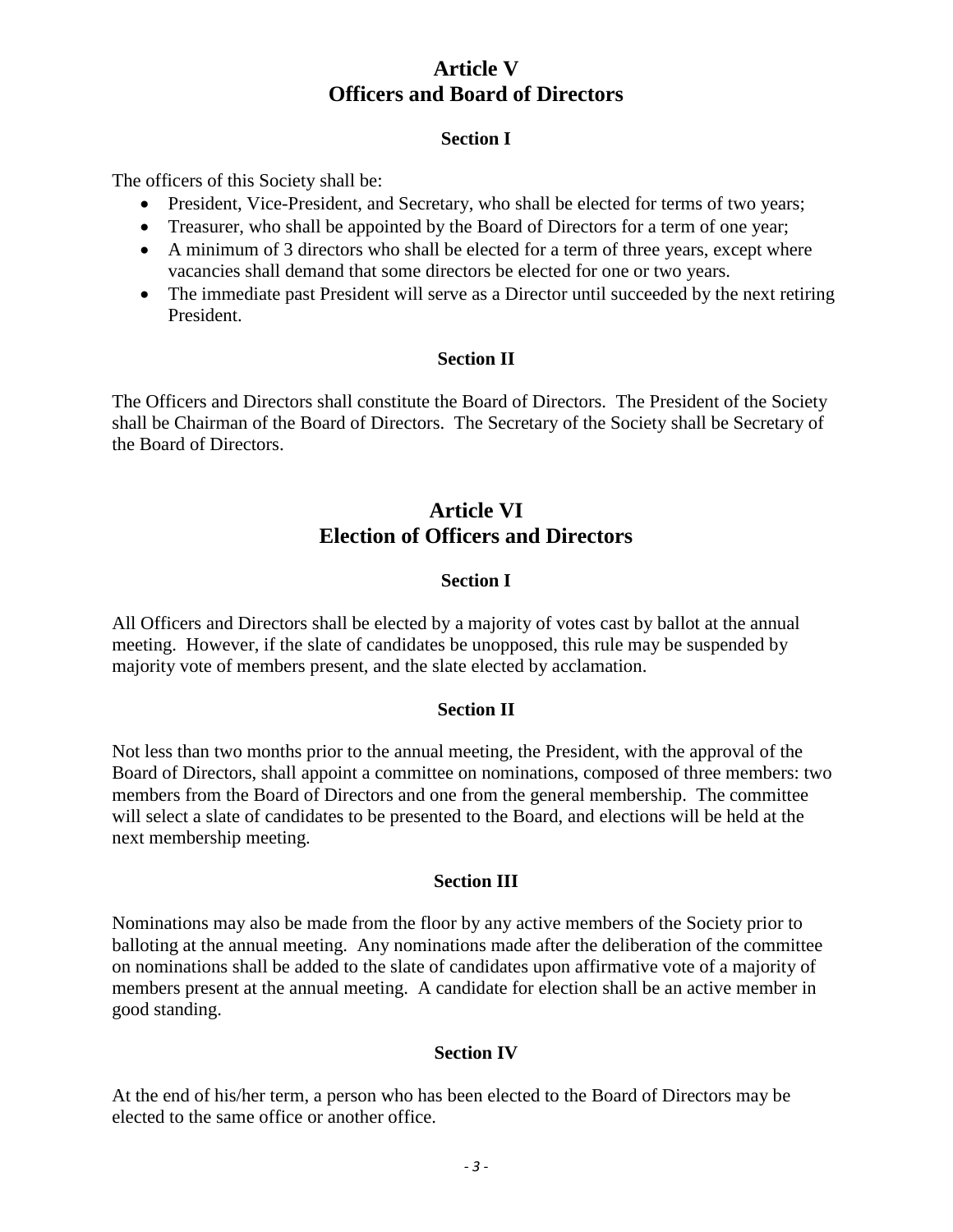#### **Section V**

There shall be an installation of new officers as arranged by the Board of Directors, and the officers shall serve until their successor has been duly elected and installed. In the event of resignation or incapacity of any officer except the President, the vacancy may be filled by a vote of the Board of Directors for the unexpired term of office.

#### **Section VI**

The Society shall have the power to remove any Officer or Director from his or her office for such reasons and in such a manner as the Society may prescribe, provided, however, such officer or director who may be charged with misconduct or malfeasance shall be notified of the charges and provided a two week opportunity to answer said charges.

### **Article VII Duties of Officers and Board of Directors**

#### **Section I**

#### **Officers**

1. President

The President shall be responsible for the administration of the decisions of the Board of Directors and membership of the Society, and see that the business and best interest of the Society is attended to. He or she shall preside at all meetings of the Society and of the Board of Directors. The President, in cooperation with the Board of Directors, shall plan and arrange for the programs of the Society. In the case the President is absent at any meeting, the Vice-President shall assume the duties of President. In case the President and Vice-President shall be absent, the Secretary shall conduct the meeting.

#### 2. Vice-President

The Vice-President shall assist the President in fulfilling his or her duties when called upon and will preside at all meetings in the absence of the President. Should the office of President become vacant due to resignation or incapacity, the Vice-President shall assume the duties of the President for the unexpired term of office.

#### 3. Secretary

The Secretary shall keep the minutes of all meetings of the Society and Board of Directors; conduct the correspondence of the Society when needed or directed; and make a report at the annual meeting on the work of the Society during the past year.

#### 4. Treasurer

The Treasurer shall have responsibility for the dues of members and expenditure of Society funds. He or she shall keep an account of the same, and shall make a report thereof in the annual meeting and whenever required by the Society or Board of Directors. He or she shall pay out the monies of the Society only on the presentation of bills approved by the Board of Directors as attested by the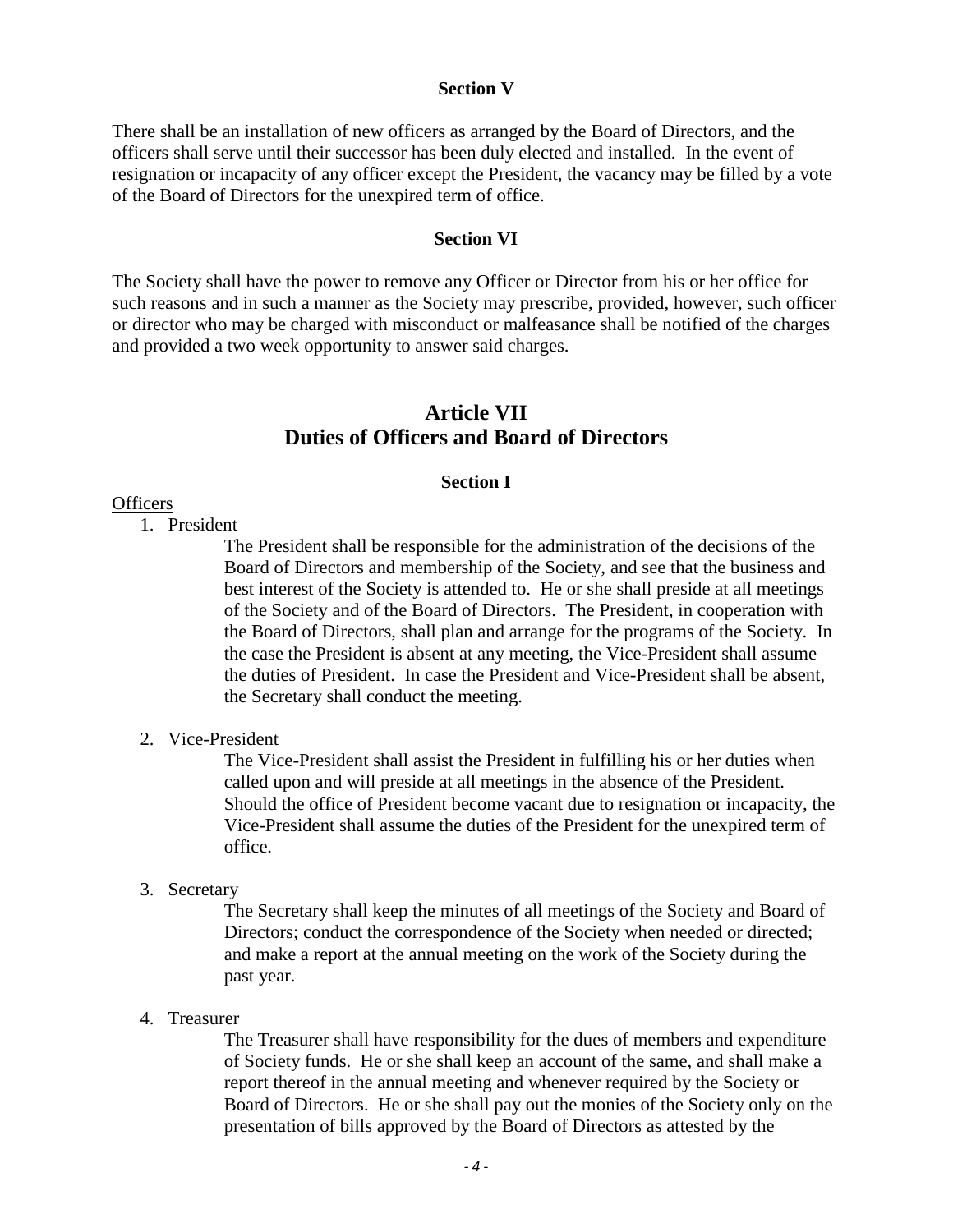Secretary or President, or receipts. Any expenditure above one hundred dollars must be approved by the Board of Directors, except for normal operating expenses.

The fiscal year of this Society shall be from January 1 to the following December 31.

The records of the Treasurer shall be subject to an annual audit by the Board of Directors.

#### **Section II**

#### Board of Directors

The Board of Directors shall give general direction to the work of the Society. Goals and projects for the year should be adopted at the first Board of Directors meeting of the year. The membership shall be notified of all major decisions made by the Board of Directors.

## **Article VIII Committees**

Standing committees:

Standing committees may be established by the Society membership at the recommendation of the Board of Directors. Committee chairpersons shall make an annual report of the work of their respective committees at the annual meeting. Committee chairpersons will be appointed for a term of one year, subject to subsequent reappointments. No committee chairperson shall serve more than six years as chairperson of the same committee. Committee membership shall be composed of as many members as deemed necessary to carry out its duties.

#### Ad hoc committees:

Other committees may be appointed by the President as deemed necessary for the conduct of the business of the Society.

## **Article IX Establishment of Special Funds**

### **Section I**

The Board of Directors shall establish an Endowment Fund. The purpose of this fund shall be to provide permanent income to supplement Society dues. Into this fund shall be placed all income from Life Memberships and any additional income received by the Society which the Board of Directors deems not needed for current expenses. Only the income of this Endowment Fund shall be expended. The Treasurer shall give a report at the annual meeting of the amount invested in the Endowment Fund, the rate of interest, and the amount of interest received during the fiscal year from the investment. The monies may be placed only in insured investments or the Community Foundation of the Ozarks.